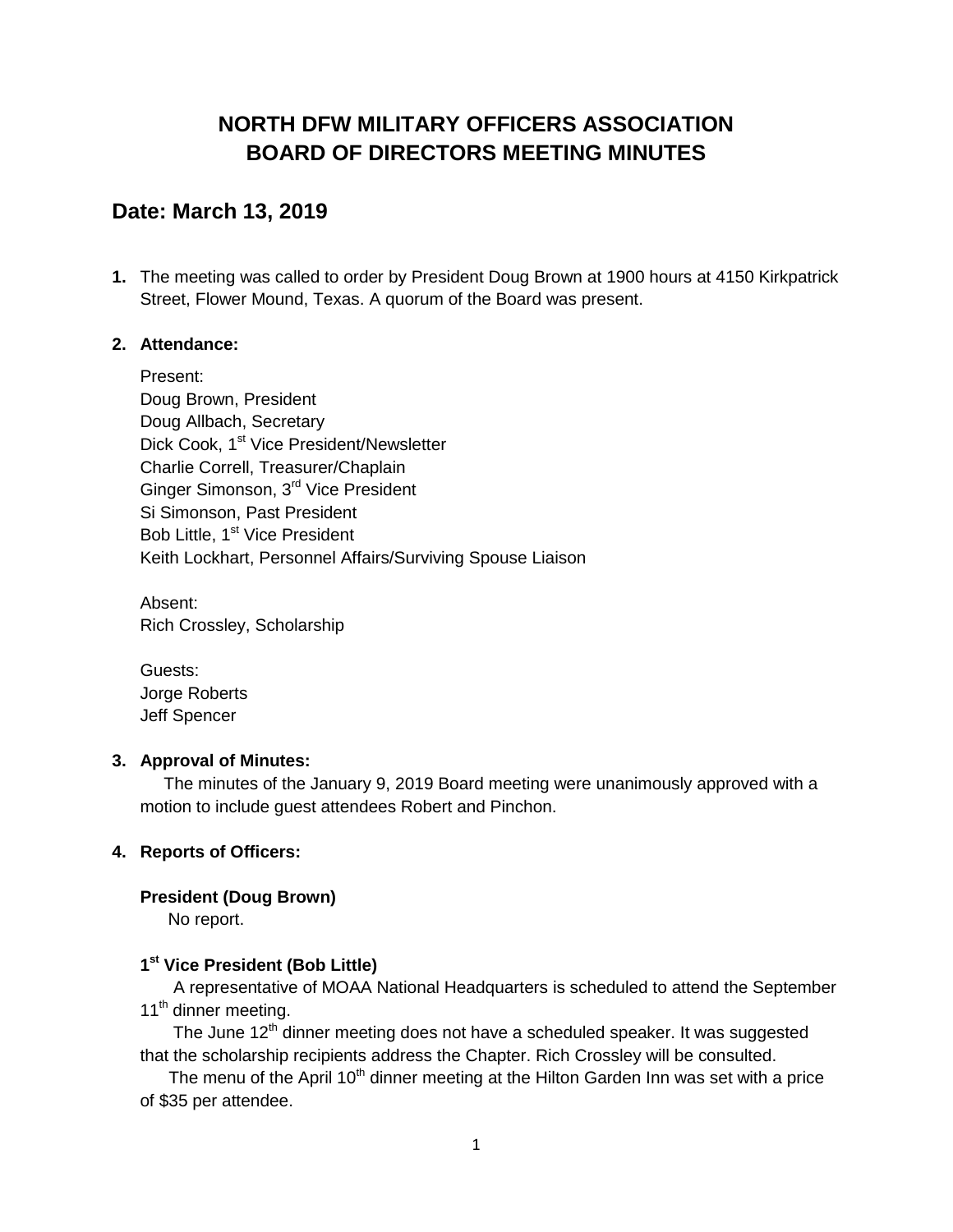A speaker for the November  $13<sup>th</sup>$  dinner meeting has yet to be determined.

The December 11<sup>th</sup> Christmas dinner meeting will again be held at the Brookhollow Country Club, which has been reserved for that date.

#### **2 nd Vice President (Dick Cook)**

The Chapter currently has 83 members on the rolls.

MOAA National Headquarters has furnished an extensive list of potential members who reside in the area. Follow up action will be taken on this list.

#### **3 rd Vice President Legislative and Community Activities (Ginger Simonson)**

Advocate in Austin is scheduled for March 26-27<sup>th</sup>. Texas Council of Chapter representatives will advocate at the state legislature for MOAA supported legislation. Among topics addressed will be advocacy for local property tax relief for severely disabled veterans.

A Vietnam Veterans Day open house will be held on March 29<sup>th</sup> at the Chris Kyle Veterans Center.

A Pride and Glory benefit for woman veterans will be held on May 4<sup>tha</sup>at 7 PM in Denton.

#### **Treasurer's Report (Charlie Correll)**

The Chapter checking account has \$12,708. The scholarship account has \$6,030. Total Chapter funds are \$18,738.

Forty of Eighty-three members are delinquent in paying Chapter dues.

A budget for the next fiscal year is being drafted.

Bill Lawrence won the raffle for one year's paid membership.

#### **Secretary's Report (Doug Allbach)**

A letter will be sent to Jerry Sparks wife, Joan notifying her of the memorial scholarship awarded in her husband's name.

A second memorial scholarship was awarded in memory of Joe Chapman. No spouse or point of contact was listed to notify of the scholarship.

#### **Reports of Committees:**

#### **Scholarship/ROTC/JROTC (Rich Crossley)**

No report.

#### **Newsletter Editor (Dick Cook)**

News letter articles are due by Sunday March 13<sup>th</sup>.

#### **Public Relations (Vacant)**

No report.

# **Personal Affairs/Surviving Spouse Liaison (Keith Lockhart)**

No report.